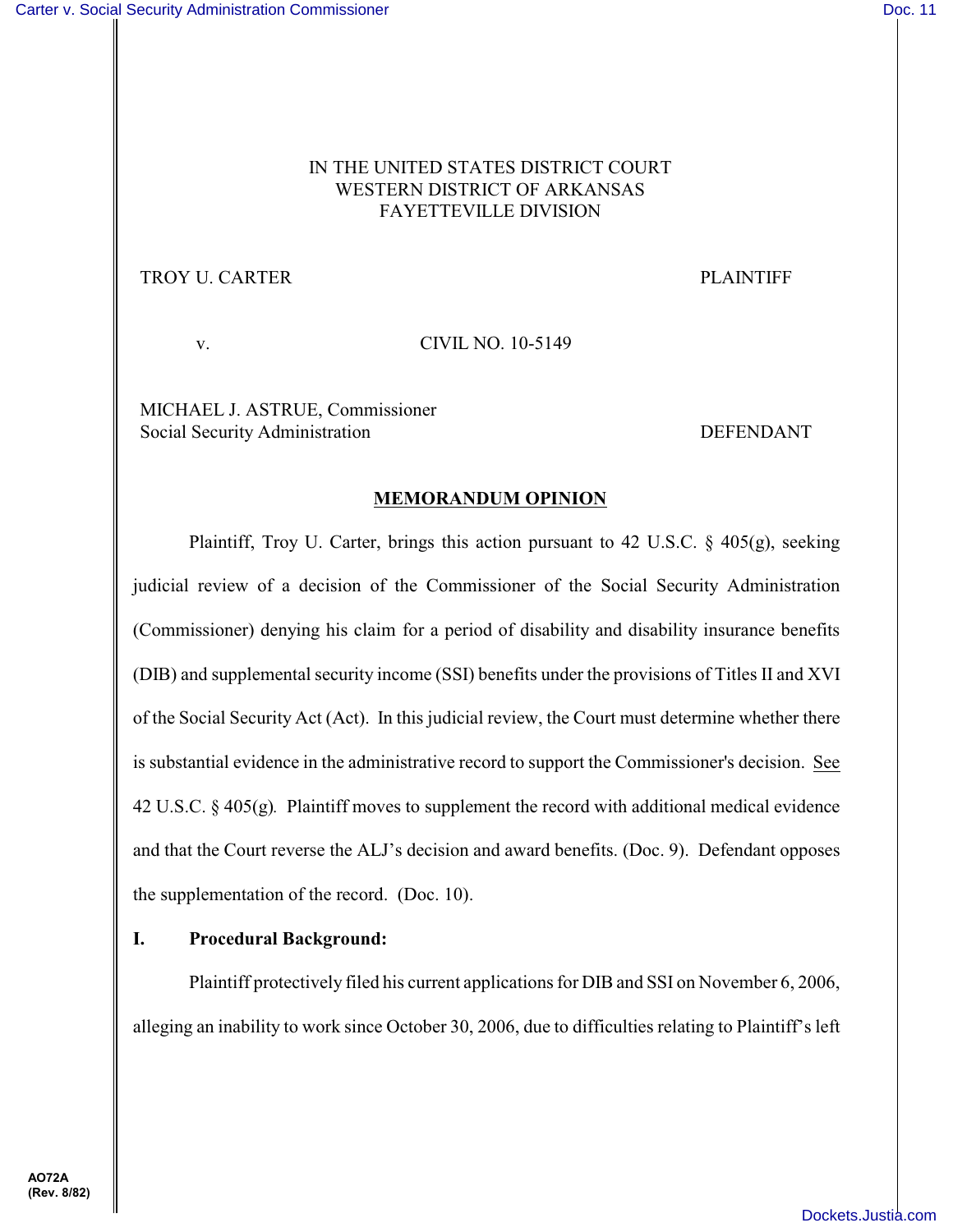frontal astrocytoma,<sup>1</sup> a seizure disorder, cognitive and memory problems, personality changes, fatigue and mood swings. (Tr. 127-136). An administrative hearing was held on September 11, 2008, at which Plaintiff appeared with counsel and testified. (Tr. 26-74). Plaintiff's wife and a vocational expert also testified at this hearing.

By written decision dated October 23, 2008, the ALJ found that during the relevant time period, Plaintiff had an impairment or combination of impairments that were severe. (Tr. 84). Specifically, the ALJ found Plaintiff had the following severe impairments: an organic brain syndrome and epilepsy. However, after reviewing all of the evidence presented, he determined that Plaintiff's impairments did not meet or equal the level of severity of any impairment listed in the Listing of Impairments found in Appendix I, Subpart P, Regulation No. 4. (Tr. 84). The ALJ found Plaintiff retained the residual functional capacity (RFC) to:

perform light work as defined in 20 CFR 404.1576(b) and 416.967(b), except the claimant can have no exposure to hazards, such as unprotected heights or heavy machinery, and the claimant cannot drive. Finally, the claimant can perform only low-stress, unskilled work where interpersonal contact is incidental to the work performed.

(Tr. 85). With the help of a vocational expert, the ALJ determined Plaintiff could perform other work as a bench assembler, a maid, and a poultry eviscerator. (Tr. 88).

Plaintiff then requested a review of the hearing decision by the Appeals Council, which after reviewing the additional medical evidence denied that request on June 7, 2010. (Tr. 1-4). Subsequently, Plaintiff filed this action. (Doc. 1). This case is before the undersigned pursuant

 $<sup>1</sup>$  An astrocytoma is defined as the most common type of primary brain tumor and is also found throughout the</sup> central nervous system. Dorland's Illustrated Medical Dictionary at 171, 31st Edition (2007).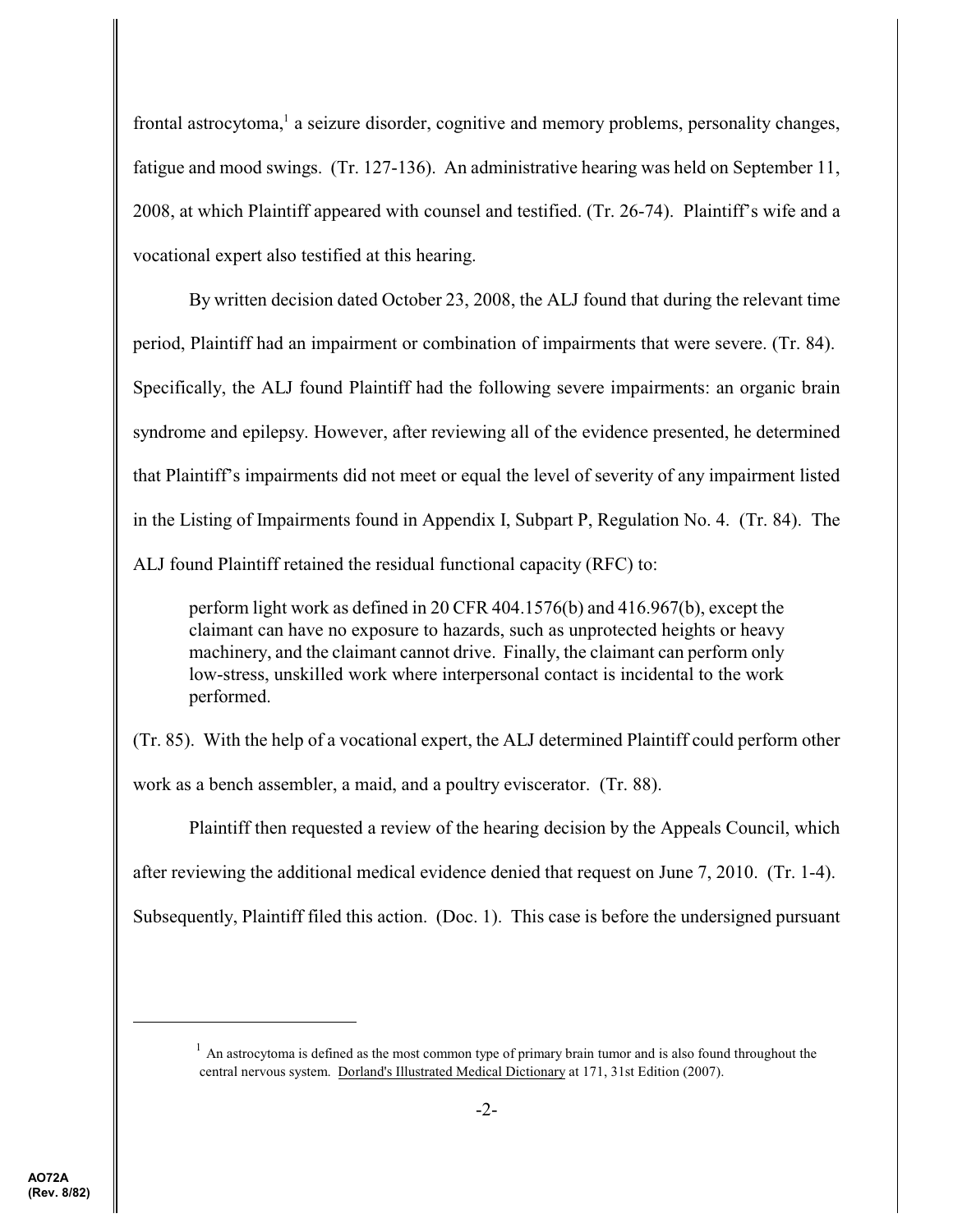to the consent of the parties. (Doc. 5). Both parties have filed appeal briefs, and the case is now ready for decision. (Docs. 8, 10).

#### **II. Evidence Presented:**

The medical evidence Plaintiff moves to supplement the record with is a consultative neuropsychological examination performed by Dr. Patricia Walz on November 17, 2009. (Doc. 9, Exhibit B). After evaluating Plaintiff, Dr. Walz diagnosed Plaintiff with a cognitive impairment secondary to a brain tumor with personality changes, attention deficit hyperactivity disorder, and depression secondary to a general medical condition. Dr. Walz also assigned Plaintiff a global assessment of functioning score of  $35-40$ .<sup>2</sup> Dr. Walz reported that Plaintiff demonstrated a significant impairment in processing speed, recognition memory, complex problem solving, manual dexterity, grip strength, and attention/concentration. Dr. Walz opined that Plaintiff would have difficulty learning new skills and would need almost one-on-one constant supervision to stay on task on the job.

Plaintiff also submitted evidence indicating that he filed a second application for benefits and was found to be disabled as of October 21, 2008. (Doc. 9, Exhibit A).

#### **III. Discussion:**

Reviewing courts have the authority to order the Commissioner to consider additional evidence but "only upon a showing that there is new evidence which is material and that there is good cause for the failure to incorporate such evidence into the record in a prior proceeding." 42

 $A$ ccording to the Diagnostic and Statistical Manual of Mental Disorders, a GAF of thirty-five to forty indicates "some impairment in reality testing or communication (e.g. speech is at times illogical, obscure, or irrelevant) or major impairment in several areas, such as work or school, family relations, judgment, thinking, or mood (e.g., depressed man avoids friends, neglects family, and is unable to work; child frequently beats up younger children, is defiant at home and is failing in school)." DIAGNOSTIC AND STATISTICAL MANUAL OF MENTAL DISORDERS IV-TR 34 (4th ed. 2000).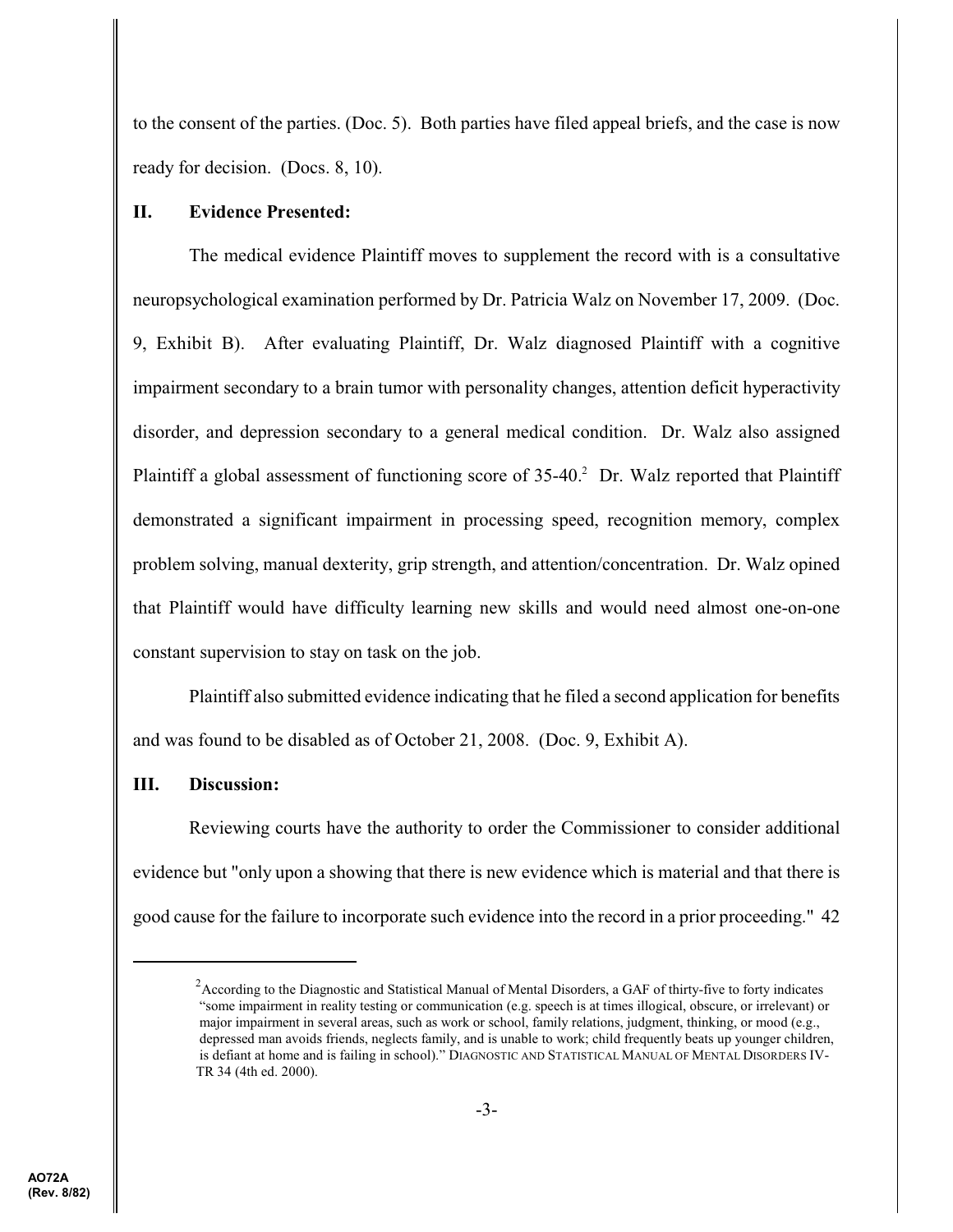U.S.C. § 405(g); Woolf v. Shalala, 3 F.3d 1210 (8th Cir. 1993); Chandler v. Secretary of Health and Human Servs.*,* 722 F.2d 369, 371 (8th Cir. 1983). "To be material, new evidence must be non-cumulative, relevant, and probative of the claimant's condition for the time period for which benefits were denied, and there must be a reasonable likelihood that it would have changed the Commissioner's determination." Woolf*,* 3 F.3d at 1215.

The evidence offered as a basis for remand did not exist on October 23, 2008, when the ALJ issued his decision, and that fact serves as cause sufficient to excuse Plaintiff's failure to include these records in the administrative proceedings. Goad v. Shalala, 7 F.3d 1397, 1398 (8th Cir. 1993)(citations omitted).

Next, the Court considers the issue of materiality. "Medical evidence obtained after an ALJ decision is material if it relates to the claimant's condition on or before the date of the ALJ's decision." Thomas v. Sullivan, 928 F.2d 255, 260 (8th Cir. 1991)(quoting Williams v. Sullivan, 905 F.2d 214, 216 (8th Cir. 1990)); Basinger v. Heckler*,* 725 F.2d 1166, 1169 (8th Cir.1984) ("medical evidence of a claimant's condition subsequent to the expiration of the claimant's insured status is relevant evidence because it maybear upon the severityof the claimant's condition before the expiration of his or her insured status").

In looking at the additional medical evidence, the Court notes that the opinion of Dr. Walz contains similar limitations addressed in the April 24, 2008, residual functional capacity questionnaire completed by Plaintiff's treating physician, Dr. Rodney T. Routsong, which was only given partial controlling weight by the ALJ. (Tr. 422-425). After reviewing the entire record, we find that remand is appropriate for consideration of the additional medical evidence as it appears to indicate that Plaintiff's impairments imposed limitations that were possibly more